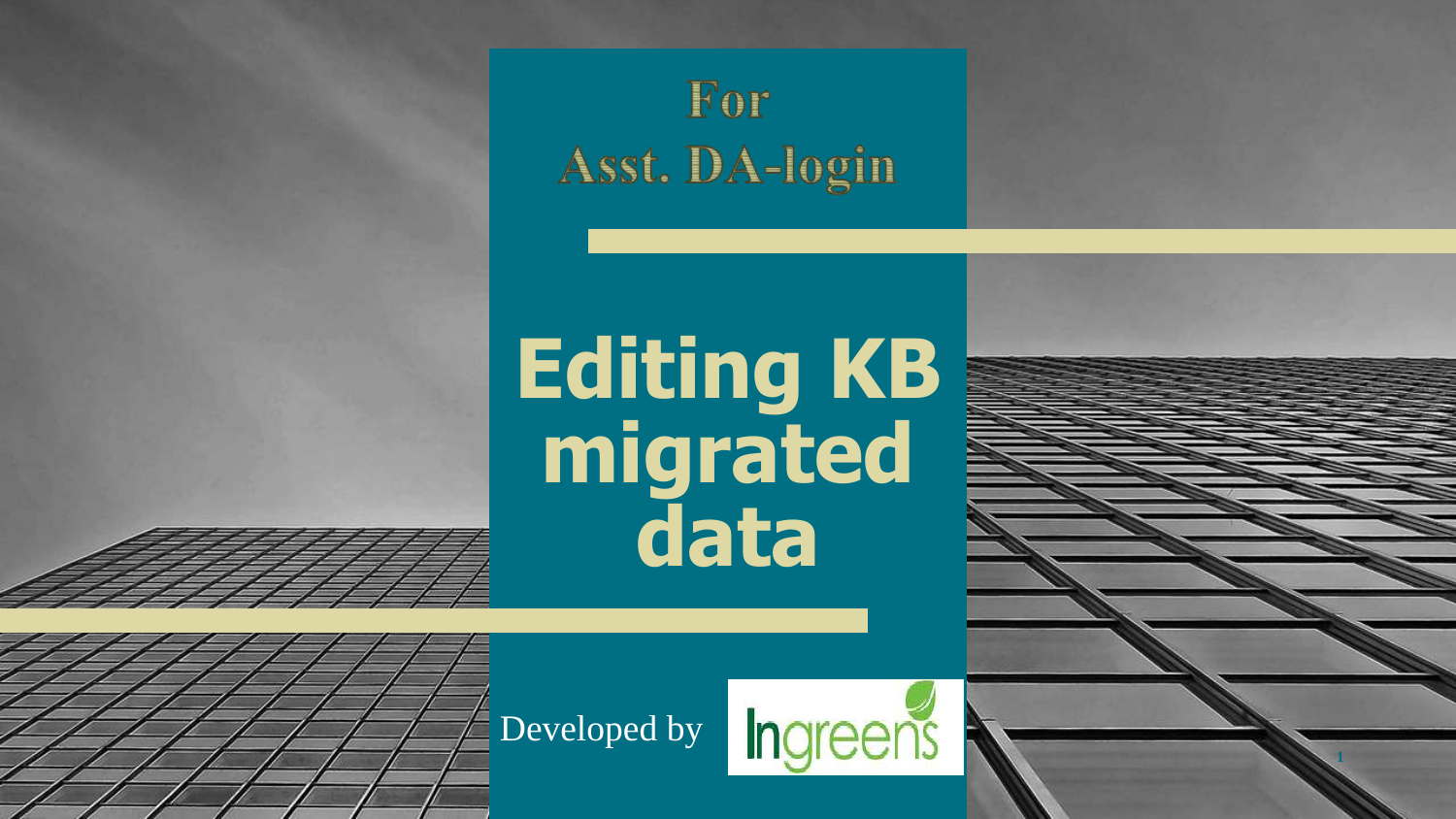### **Steps to Edit :**



#### **Login**

1) Click banglashasyabima.net

2) Type user id, password. Select "Season":" Kharif" & "Session" '- 2020

3) The portal opens for the Asst. D.A login..



#### **Finding KB data**

1)Straightaway go to **LIST > ADA APPROVED LIST.** Since all the KB applications have been approved centrally, hence, go to the "ADA APPROVED LIST".

**2)** There will be MIS for downloading the applications. Download the same.

3)Filter the column "Application\_ Type" Applications migrated from Krishak Bandhu will be present as "KB\_MIGRATED".

4)Click the application required for editing. Please continue to the next page and the continue of the continue of the next page of the continue to the next page of the continue of the next page of the continue of the next page of the continue of the continue of the n

**3**

#### **Going to the Edit page**

- In the "ADA PRROVED" LIST"
- Type the Application ID. Click on "Edit" option below "Show" button.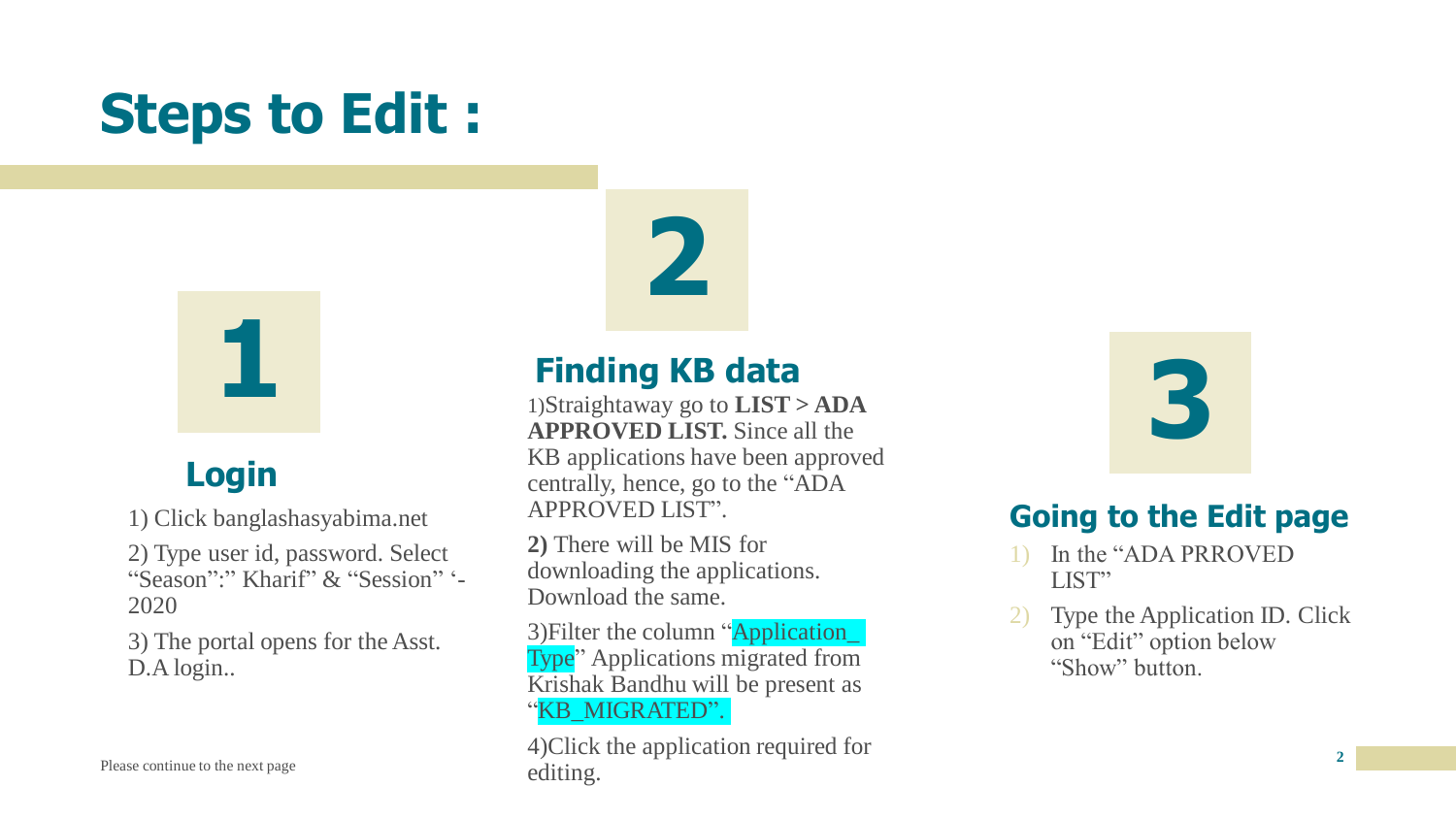

| 4.189<br>$\ddot{}$<br>×                                                       |                                                                              |                    |                                   |                | σ |
|-------------------------------------------------------------------------------|------------------------------------------------------------------------------|--------------------|-----------------------------------|----------------|---|
| banglashayabimanet/inc.apps/4794069/edit                                      |                                                                              |                    |                                   |                |   |
| Bangla Shasya Bima<br>Home<br>Department of Agriculture, Govt, of West Bengal | Insurance Application<br>Proble<br><b>U Elat</b><br>Download<br><b>CHILL</b> |                    |                                   |                |   |
| has been extended till 15th September 2020.                                   |                                                                              |                    |                                   |                |   |
| <b>WEST BENGAL</b><br>ADA DEGANGA ( ELOCK NOGAL ), DEGANGA                    |                                                                              |                    | Year: 2020                        | Season: KHARIF |   |
| Voter Card Number(Compulsory) *                                               | <b>RS Nutsber</b>                                                            |                    | KCC Number(Optional)              |                |   |
| WB1308748634D                                                                 | 426338902421                                                                 |                    |                                   |                |   |
| Voter Card number must be in capital<br><b>Farmer Details</b>                 |                                                                              |                    |                                   |                |   |
| Name as per Bank "                                                            | NACOMENTAL POUR<br>Father's/Hisband's Name                                   |                    | Relation with the Farmer."        |                |   |
| <b>IUCHOS ALI MONDAL</b>                                                      | IDRIS                                                                        |                    | Select Relation With Farmer       |                |   |
| Age *                                                                         | Gender"                                                                      | Caste <sup>2</sup> |                                   |                |   |
| 73                                                                            | Select Your Gender<br>$\sim$                                                 | $\rightarrow$      | Select Your Caste                 |                |   |
| Mabile No."                                                                   | Farmer Catagory."                                                            |                    | <b>Rominee Name</b>               |                |   |
| 7432918357                                                                    | Select Farmer Category                                                       | $\mathcal{L}$      |                                   |                |   |
| Relation with Nomineer                                                        | Identity Card Type(Not Compulsory)                                           |                    | Identity Card No (Not Compulsory) |                |   |
| Select Relationship With Nominee                                              | Select identity Card Type<br>$\sim$                                          | $\mathcal{A}$      |                                   |                |   |
| Uptuad Voter (D. Proof Document<br>Choose Ne No file chosen                   |                                                                              |                    |                                   |                |   |

#### **Primary Requirements for Editing Kb** application:-

- The most primary requisite for editing KB data is to fill these 4 mandatory fields- "Gender" ; "Caste"; "Relation with farmer"; "Farmer's Age".
- These 4 fields cannot be kept blank & has to be filled before editing any part required of the farmer application.
- **Proceed towards editing the main** parts, as desired, post filling these above parts. Scroll down.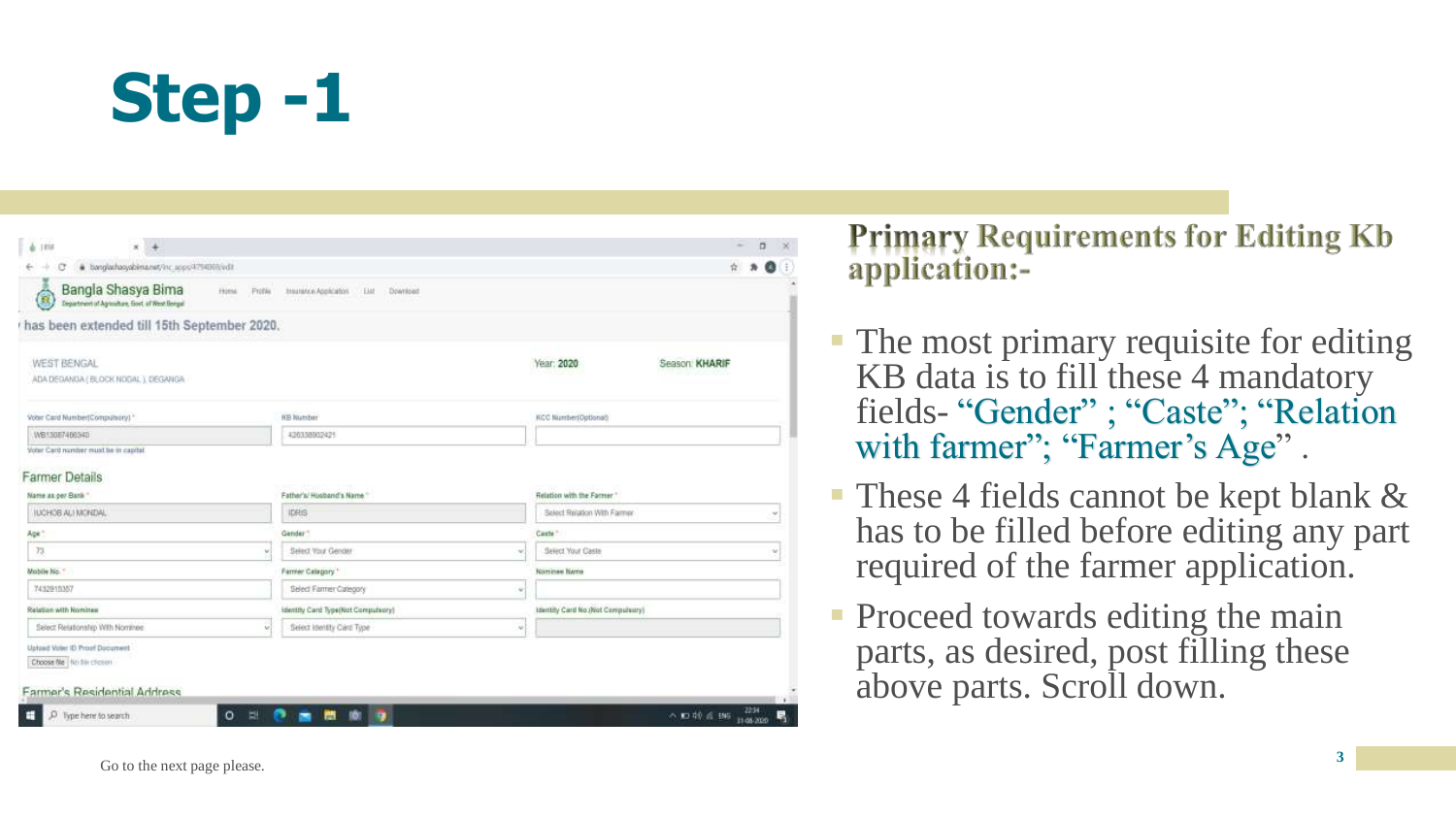## **Step - 2**

- Click on the "UPDATE" Button at the end to save the changes post editing .
- **THINGS TO REMEMBER:-**
- Multiple mouzas can be added into a single application, only if it belongs to that pre -selected block. If the mouzas belong to different blocks, it has to be a new application, with the same farmer's details.
- Pictures of document scan copies, can be uploaded too while editing. Maximum file size supported for all  $=$ 500 KB. For the land document, it is  $= 1MB$ .
- Picture format supported = JPG, JPEG, PNG, PDF, etc.

| Add ianch<br>Area (in Decimal)                                                                                      | Area(in Acre)        | Area(in Ha)              |  |
|---------------------------------------------------------------------------------------------------------------------|----------------------|--------------------------|--|
| 34.0                                                                                                                | 0.24                 | 0.09716589190283401      |  |
| Sum insured(f)                                                                                                      | Gross premium(?)     | Farmer premium amount(P) |  |
| 6982.81781376518                                                                                                    | 375207034817814      | 0.0                      |  |
| <b>Upload Land Document Proof</b><br>Choose file No file chosen<br>Crop Wise Bank Details<br>Account Holder's Name" | Account No."         | Account Type *           |  |
| BUAY PAL                                                                                                            | 2595008800013124     | Savings                  |  |
| IFS Code <sup>+</sup>                                                                                               | Bank Name"           | Branch Narte"            |  |
| PUNB0259500<br><b>Upload Bark Document Proof</b>                                                                    | Purjab National Bank | GOBARDHANPUR             |  |